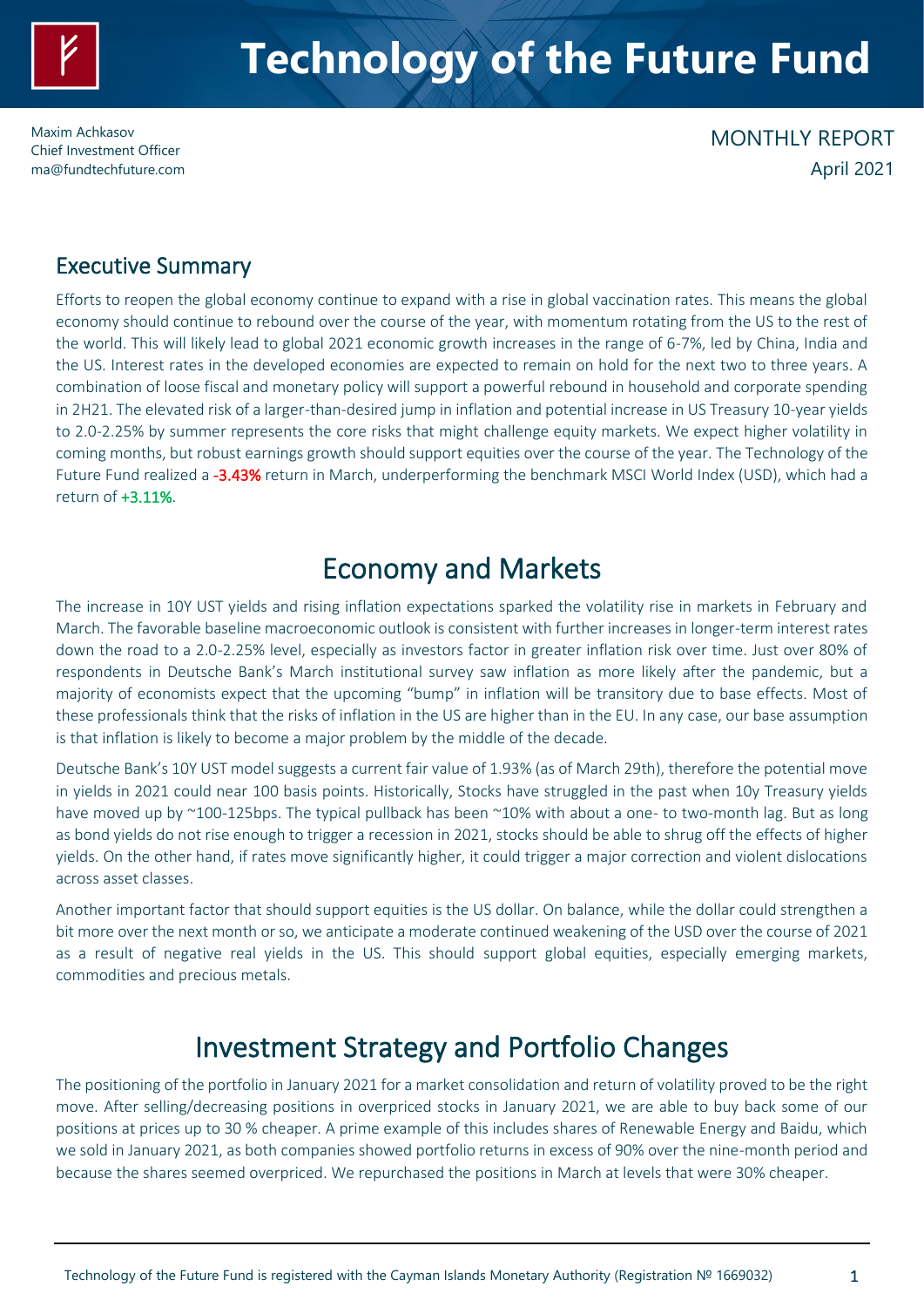We are fully aware of the rotation which is happening in equity markets. Investors are moving away from technology sector and investing capital in cyclicals, especially in financials, industrials, and energy stocks. Value stocks will maintain their recent outperformance. This might result in the short-term underperformance of our core technology disruptors portfolio, but we are confident in earnings growth and resultant outperformance of our core strategic portfolio in the long-term. Thus, we will continue to add to our core positions in the IT and Biotech sectors using any volatility and weakness in the markets. Sacrificing short-term performance for long-term strategic goals has been a personal signature of our strategy for years.

After waiting for more than six months since the IPO for the share price to come down, we opened a new position in Snowflake in March. We believe Snowflake is in the sweet spot for two of the most important secular trends of this decade: data-driven decision making and cloud adoption. We think investors underappreciate the company's competitive positioning and fail to recognize the full scale of the opportunity that can be captured by its business. Data analytics is a critical component of digital transformation initiatives in the corporate world.

The Technology of the Future Fund had a -3.43% return in March, underperforming major indexes and the benchmark MSCI World Index (USD), which had a return of +3.11%. The main reason for underperformance was the negative performance of our core biotech stocks, as the weight of the Biotech sector in the fund is 24%. Overall, there has been a rotation from the IT and Biotech sectors towards value and cyclical names. This is reflected by the Nasdaq Biotech Index, which experienced a -4.29% return for the month.

YTD the fund has delivered a -1.11% return, underperforming all major indexes and the benchmark MSCI World Index (USD), which had a return of +4.52%.

#### **Monthly performance %**

*As of 31.03.2021*

| Year | Jan      | Feb      | Mar <sup>1</sup> | Apr      | <b>May</b>               | Jun                      | Jul | Aug              | <b>Sep</b>               | Oct       | <b>Nov</b> | <b>Dec</b> | <b>YTD</b> |
|------|----------|----------|------------------|----------|--------------------------|--------------------------|-----|------------------|--------------------------|-----------|------------|------------|------------|
| 2020 | $-0.11%$ | +0.79%   | $-7.86\%$        | $+6.45%$ | $+8.51%$                 | $+6.03\%$                |     | $-0.17\%$ +1.51% | $-0.22\%$                | $-1.39\%$ | $+18.08\%$ | $+3.22%$   | $+38.07%$  |
| 2021 | $+2.05%$ | $+0.35%$ | $-3.43%$         |          | $\overline{\phantom{a}}$ | $\overline{\phantom{a}}$ |     |                  | $\overline{\phantom{a}}$ |           |            |            | $-1.11%$   |

### **Technology of the Future Fund performance vs. major equity indexes**

|                                               | <b>March 2021</b> | <b>YTD 2021</b> |
|-----------------------------------------------|-------------------|-----------------|
| <b>Technology of the Future Fund (USD)</b>    | $-3.43%$          | $-1.11%$        |
| S&P 500 (USD)                                 | $+4.24%$          | $+5.77%$        |
| NASDAQ 100 (USD)                              | $+1.41%$          | $+1.58%$        |
| <b>NASDAQ Biotech (USD)</b>                   | $-4.29%$          | $-0.72%$        |
| DJ Stoxx 600 (USD)                            | $+3.04%$          | $+3.39%$        |
| <b>MSCI EM (USD)</b>                          | $-1.70%$          | $+1.95%$        |
| Micex, Russia (USD)                           | $+3.82%$          | $+5.61%$        |
| <b>Shanghai Composite (USD)</b>               | $-3.09%$          | $-1.30%$        |
| <b>MSCI World (USD)</b><br>(Fund's benchmark) | $+3.11%$          | $+4.52%$        |

### **Performance contributors**

*March 2021*

| <b>Top contributors</b>         | <b>Return %</b> | <b>Contribution</b> |
|---------------------------------|-----------------|---------------------|
| E-Health                        | $+22.40%$       | $+0.95$             |
| <b>Saniona</b>                  | $+22.92%$       | $+0.97$             |
| Osisko Gold<br><b>Royalties</b> | $+10.31%$       | $+0.22$             |

| <b>Bottom</b><br><b>contributors</b> | <b>Return %</b> | <b>Contribution</b> |
|--------------------------------------|-----------------|---------------------|
| <b>Translate Bio</b>                 | $-29.35%$       | $-1.30$             |
| Geely                                | $-21.51%$       | $-0.52$             |
| Alteryx                              | $-13.22%$       | $-0.50$             |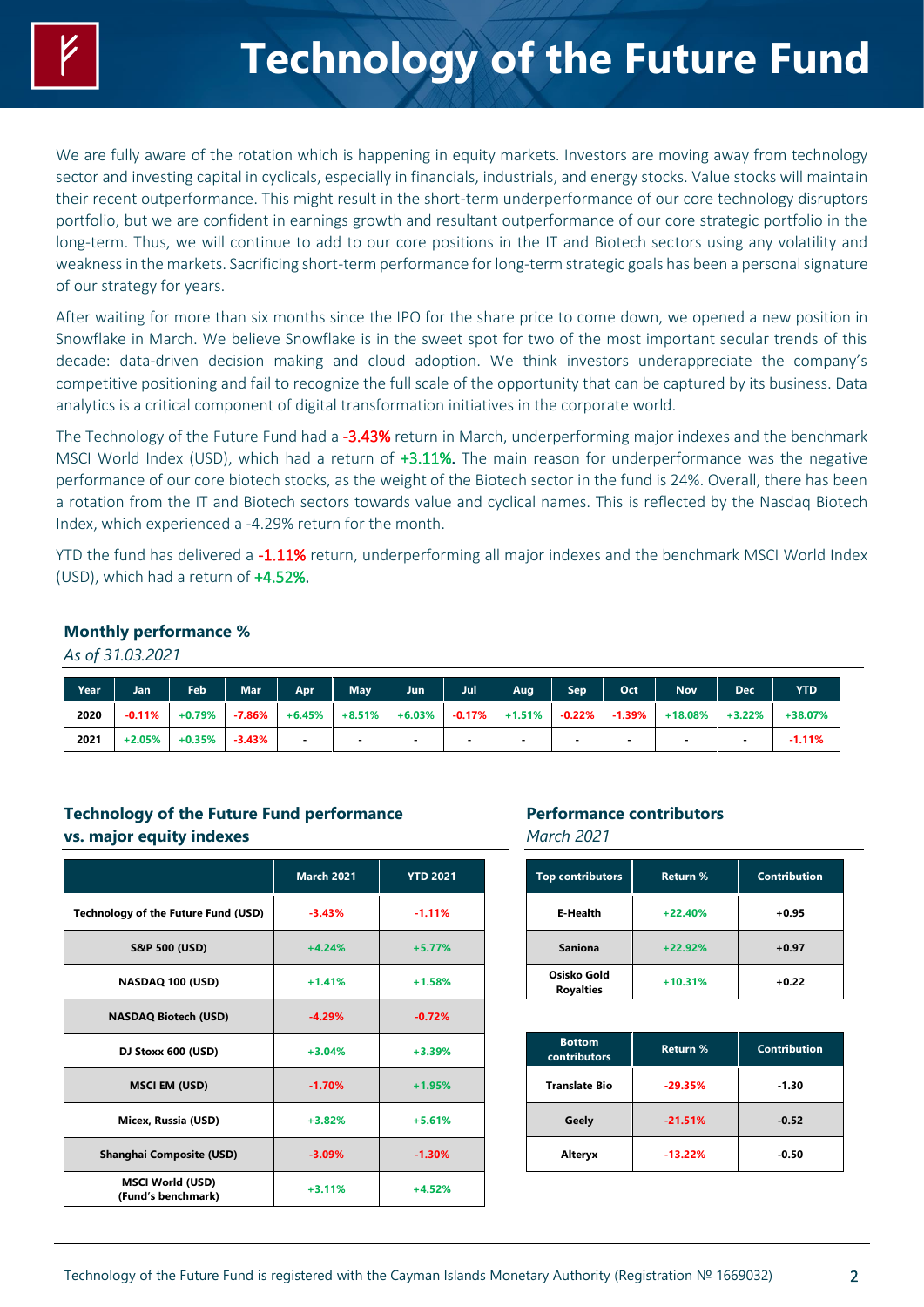### Performance Contributors, March 2021

Shares of Swedish Biotech company Saniona increased more than 22% based on bullish management views on prospects for registering the company's primary drug, Tesomet, with the US Food & Drug Administration and potential listing of the company's shares in the US. Company share Purchases by top management added some fuel to the fire. Shares of US online health insurance provider, E-Health (+22%), bounced back after activist institutional investors acquired large blocks of shares and nominated directors to the company's board. We have been adding to our position since the shares began falling in January, after the company provided poor guidance for 2021. We have confidence in the company's platform, which offers an efficient online solution to help beneficiaries navigate open enrollment. The shares of Canadian gold producer Osisko Gold Royalties (+10.31%) went up in line with other goldmining stocks despite weakness in the price of physical gold, as investors seek investments in value stocks. We consider goldmining stocks to be "deep value" at the current time and welcome the shares back into our portfolio. We sold the shares in 2019 with a 90% return in our portfolios. Shares of Translate Bio (-29%), our core position in the Biotech sector, were down after the company announced a lack of efficacy signal at multiple doses in its lead cystic fibrosis (CF) program, one of company's core initiatives. The program's contribution to current net asset value is around 30%. So, based on our calculations, negative news is now fully reflected in the share price. The company is a pioneer in developing breakthrough messenger RNA (mRNA)-based therapeutics. Its expanded collaboration with Sanofi for infectious disease vaccines further strengthens its mRNA platform. The company is working on COVID-19 vaccine candidate MRT5500. We have held our position since the announcement because we are confident in the long-term prospective of the overall mRNA technology. This is the same technology used by Moderna and Pfizer to successfully develop their COVID -19 vaccines. At the same time, we are concerned that mRNA medicines have been in development as a therapeutic approach for many years, but, absent the vaccines, no such medicines have come to market yet. Thus, we are conducting additional research on the technology in order to make a decision about our continued investment in the company. The shares of Chinese automaker Geely (-21%) were down after the company released 2020 Financial results, which were below expectations. We think that the company's business bottomed in 2020 because of the COVID-19 pandemic. We are bullish on the company's technological leadership in speeding up migration to full electrification and New Energy Vehicles. Geely announced it is forming a JV company with Geely Holding to engage in the development of premium smart Electric Vehicles (EV) under the ZEEKR Brand. Geely Holding has cooperated with BAIDU, FOXCOMM, TENCENT and VOLVO on smart driving and electrification to pursue EV and autonomous driving leadership, which should create synergies and opportunities for Geely. Accordingly, we have increased our position. Renovation of transport infrastructure is a core investment theme in the fund. The shares of US Software company Alteryx (-13%) were down as the company addresses a number of challenges that typically confront a growth company "at the edge" of a completely new sector—in this case, the recently emergent one of cloud analytics. At the same time, shares of the company are the victim of a rotation from the IT sector to cyclicals. We still see Alteryx as a 2H turn-around story with lots of growth acceleration potential and will add to our position on any weakness.

## Portfolio Structure

We continue to maintain an abnormally high level of cash in the portfolio (21%), as we maintain our portfolio protection bias. We expect to become fully invested at lower levels in the next few months as volatility will rise. We have started to accumulate gold, silver and goldmining stocks as a hedge in the portfolio. Although it might seem strange to have precious metals in the portfolio of a technology fund, we expect volatility in the technology sector to stay high in 2021. And, while we remain committed to our core tech ideas, we prefer to control the downside risks in the portfolio.